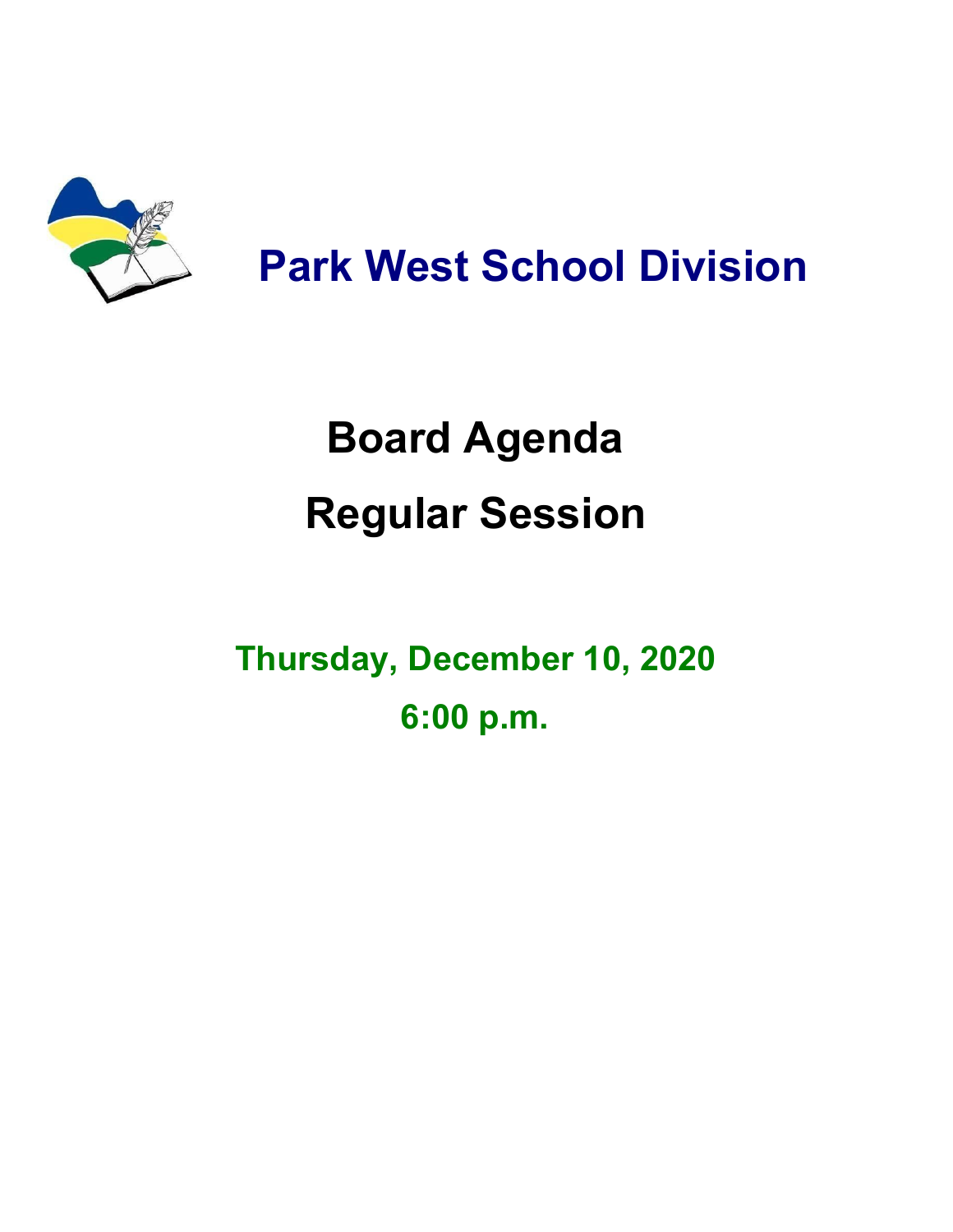#### **1. Call to Order/Greetings and Acknowledgement**

Park West School Division recognizes our history as an organization and as settlers to these Lands on Treaty 2 and Treaty 4, the original lands of the Anishinaabe, Cree, Oji-Cree, Dakota, and Dene peoples, and on the homeland of the Metis Nation.Park West School Division respects the Treaties that were made on these territories, we acknowledge the harms and the mistakes of the past, and we dedicate ourselves to move forward in partnership with Indigenous communities, in the spirit of reconciliation and collaboration.

#### **2. Appoint Opening for Next Meeting and Opening of Meeting**

a) Tiffany Priestley

#### **3. Addition to and Adoption of Agenda**

#### **4. Delegations:**

- a) Maintenance Report
- **5. Approval of Minutes of Previous Meeting(s)** a) Minutes of the November 12 Meeting (attached)
- **6. Unfinished Business Arising Out of Minutes** a) Notice of motion by-law update (attached)
- **7. Board Education and Vision**
- **8. Information from Trustees**
	- a) Chair/Vice Chair Report

#### **9. Senior Administration Report**

- a) Superintendent/CEO Report
- b) Secretary-Treasurer Report

#### **10. Other Reports**

- **11. New Business**
- **12. Questions of Clarification or Comments Regarding the Current Meeting from the Public**
- **13. Correspondence/PD Opportunities**
- **14. In-Camera**
- **15. Motions from In-Camera** (as needed)zoom
- **16. Date(s) of Future Meeting(s)** a) January 14, 2021
- **17. Adjournment**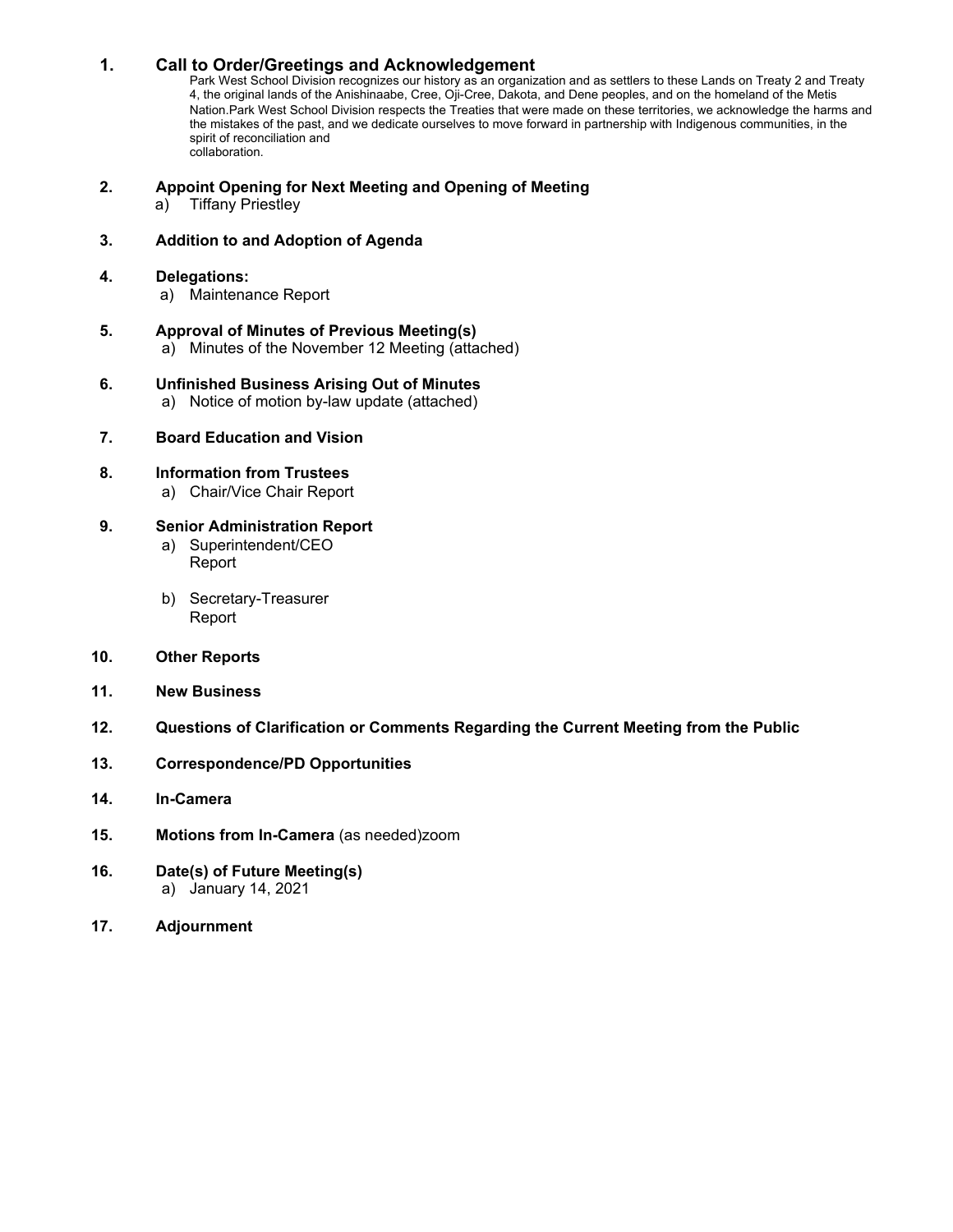

#### **Topic: Superintendent's Report to the Board of Trustees**

**Date:** December 10, 2020

#### *Information items:*

#### **1. Enrolment update:**

An update of divisional enrolment is attached for review.

#### **2. Distributed learning:**

- Several high school Math courses are being delivered as part of our distributed learning framework:
	- Grade 12 Precalculus:
		- o Delivered by RCI to SLS, SCS (6 students school enrolment 5,1,0)
		- o Delivered by BCI to HCI, MPS (18 students school enrolment 12,5,1)
	- Grade 12 Applied
		- o BCI students only 10
		- $\circ$  HCI students only  $-7$
		- o Delivered by SLS to RCI, SCS (8 students school enrolment 3,2,3)
- **There will likely be an online French course second semester for divisional students.**

#### **3. Superintendent meeting:**

The Westman superintendent group has a meeting scheduled for December 12.

#### **4. Biannual meeting:**

 Normally we have a biannual meeting before Christmas for the partnership with Waywayseecappo. Chief and Council has decided to forgo this meeting in light of the need to focus on other areas related to pandemic response.

#### **5. June exam results:**

- A report of June provincial exam results often occurs at the November meeting.
- **There will be no report this year given that the exams were canceled.**

#### *Action items:*

*None*